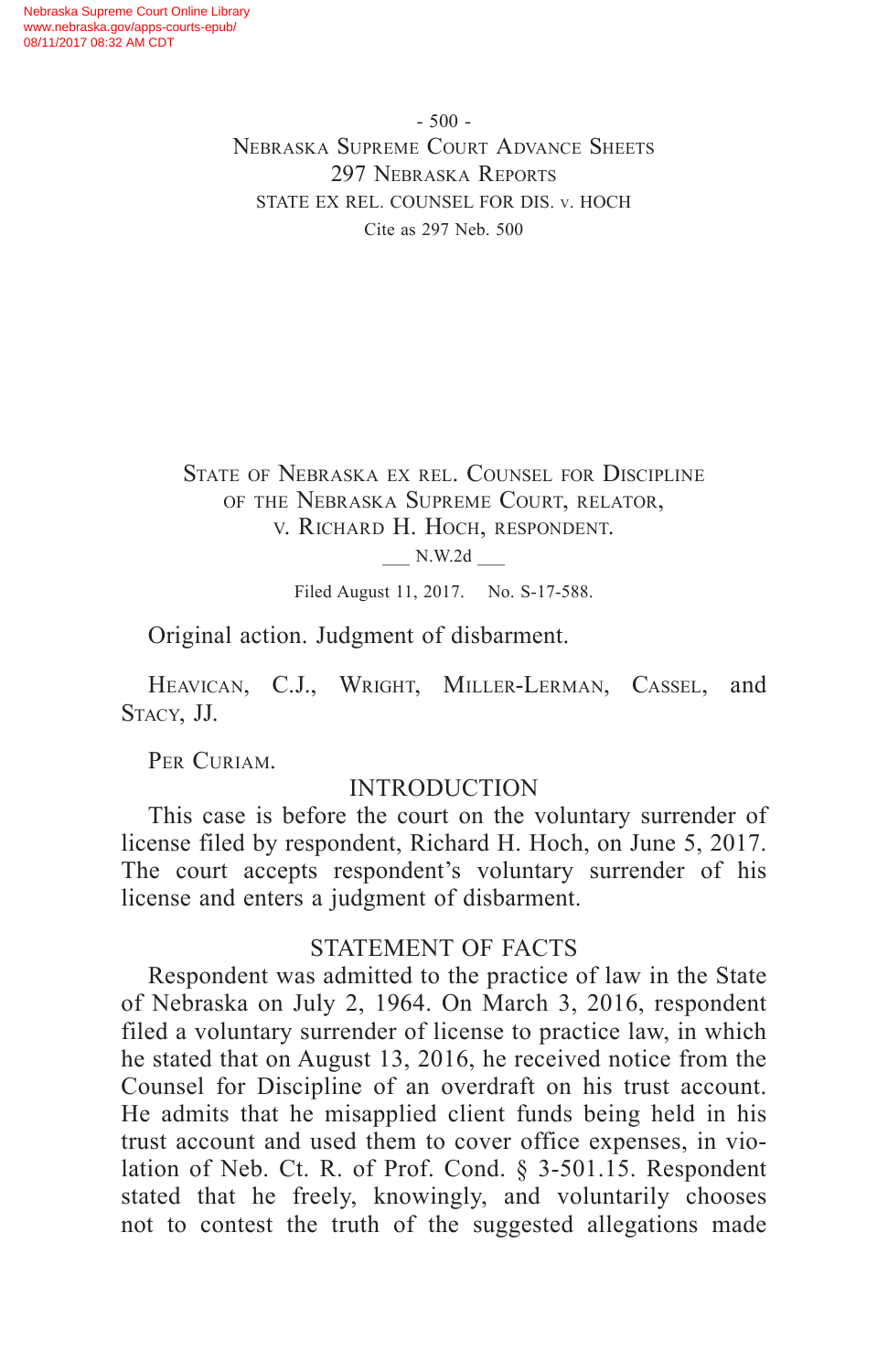$-501 -$ 

Nebraska Supreme Court Advance Sheets 297 Nebraska Reports STATE EX REL. COUNSEL FOR DIS. v. HOCH Cite as 297 Neb. 500

against him. He also stated that he freely, knowingly, and voluntarily surrenders his privilege to practice law in the State of Nebraska; waives his right to notice, appearance, or hearing prior to the entry of an order of disbarment; and consents to the entry of an immediate order of disbarment.

## ANALYSIS

Neb. Ct. R. § 3-315 of the disciplinary rules provides in pertinent part:

(A) Once a Grievance, a Complaint, or a Formal Charge has been filed, suggested, or indicated against a member, the member may voluntarily surrender his or her license.

(1) The voluntary surrender of license shall state in writing that the member knowingly admits or knowingly does not challenge or contest the truth of the suggested or indicated Grievance, Complaint, or Formal Charge and waives all proceedings against him or her in connection therewith.

Pursuant to § 3-315 of the disciplinary rules, we find that respondent has voluntarily surrendered his license to practice law and knowingly does not challenge or contest the truth of the suggested allegations made against him. Further, respondent has waived all proceedings against him in connection therewith. We further find that respondent has consented to the entry of an order of disbarment.

## CONCLUSION

Upon due consideration of the court file in this matter, the court finds that respondent has stated that he freely, knowingly, and voluntarily admits that he does not contest the suggested allegations being made against him. The court accepts respondent's voluntary surrender of his license to practice law, finds that respondent should be disbarred, and hereby orders him disbarred from the practice of law in the State of